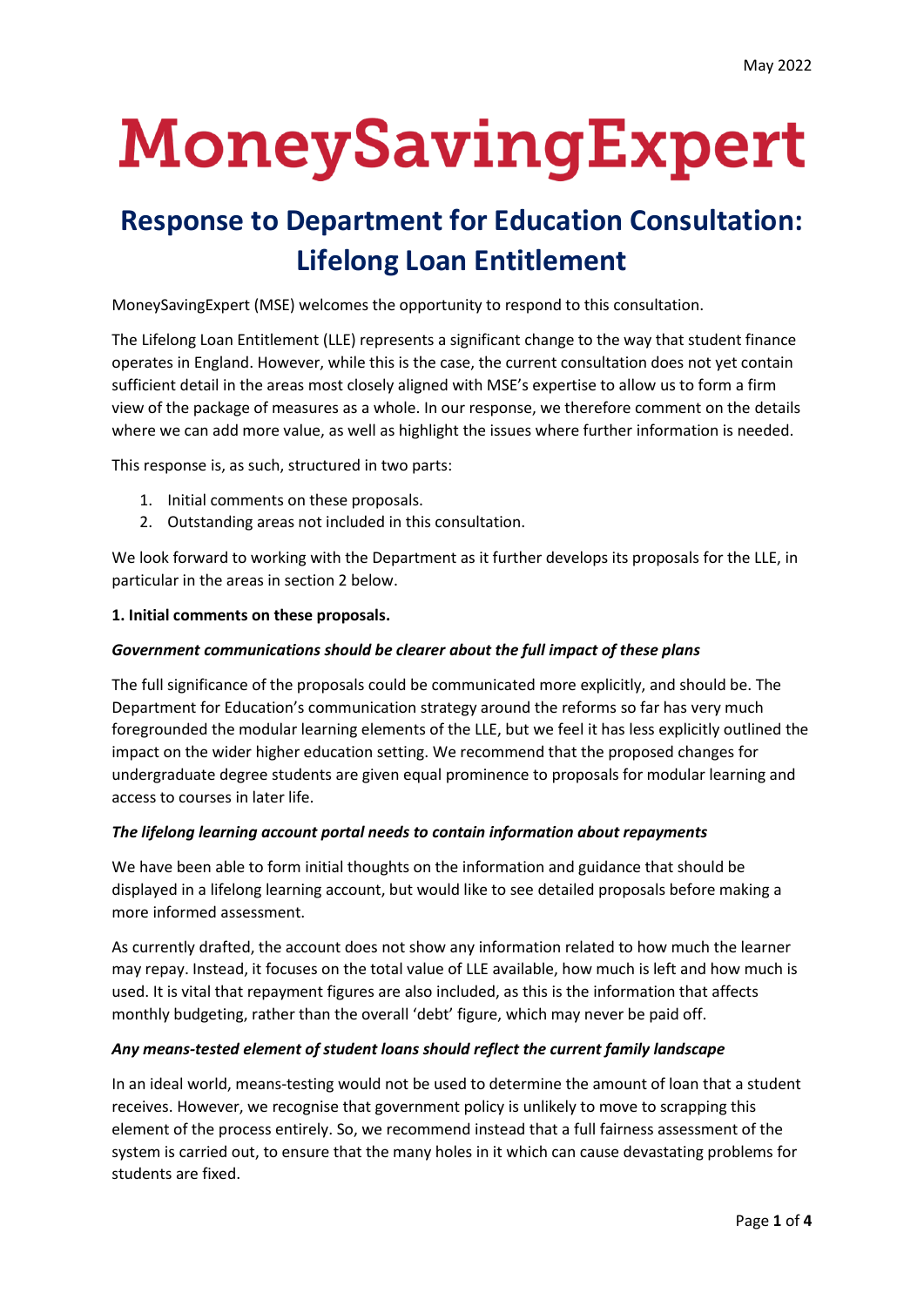This includes shaping it so that it is fit for the modern family landscape. An example of a common problem is that because means-testing is based on the income of the primary household in which the student lives outside of term-time, in the case of divorced parents, a student's loan could drop substantially if a parent's new partner moves in with them during the student's time at university. The new partner's income is taken into account and we have seen examples where the student goes from the full maintenance loan to the minimum. Effectively, the system is unfairly, and unreasonably, asking the new partner to make up the difference. When this doesn't happen, it can result in the student having to leave university because of it.

As a separate issue, in 2021, the Department for Education was receptive to our call for the parental contribution to be made much clearer to students and their parents, and the Students Loans Company (SLC) has introduced changes to the letters that students receive, as well as online. We welcome these moves and recommend that this step is built on through the LLE. From the outset, any parental contribution that is implicit in the design of the LLE should be made explicit to students and their parents, whether online or offline.

Ultimately, we recognise that means-testing does not form a detailed part of this proposal. A separate evaluation should therefore be conducted to identify a fair mechanism for performing means-testing. This should run in parallel with the development of the LLE, with the objective of finding a solution fit for the modern family landscape.

#### *All faiths must be accommodated*

It is vital that students' faiths do not prevent them from accessing student finance, and therefore higher education.

In 2016, the then-Government committed to introducing Sharia compliant student finance as part of its '*Success as a knowledge economy'* white paper. However, the impact assessment published alongside this consultation paper says that the current Government is now considering "if and how" such a student finance product could be delivered.

We strongly encourage the Government to retain the previous policy of introducing a Sharia compliant student finance product so that higher education is accessible to all. This would benefit both the individual and society.

#### **2. Outstanding areas not included in this consultation.**

#### *More detail needs to be given on the repayment terms that will be attached to the LLE*

There is no detail in the consultation outlining how learners will be expected to repay their LLE. This is a vital element needed to understand, and so form a view on, how the LLE is expected to work in practice.

In line with our views on the current student loan system, we ask that the Government guarantees that the terms of repayment are fixed when the learner takes out their loan and that no negative changes can be introduced later. At the very least, it should be made clear at the outset which elements of the loan are fixed and which terms could be subject to change.

Crucially, the impact on current student loans is unclear. The Government should rule out any changes to existing loans, particularly any alterations to terms and conditions which would have a negative effect on students/graduates. If any changes are intended to be made, this must be set out as a priority.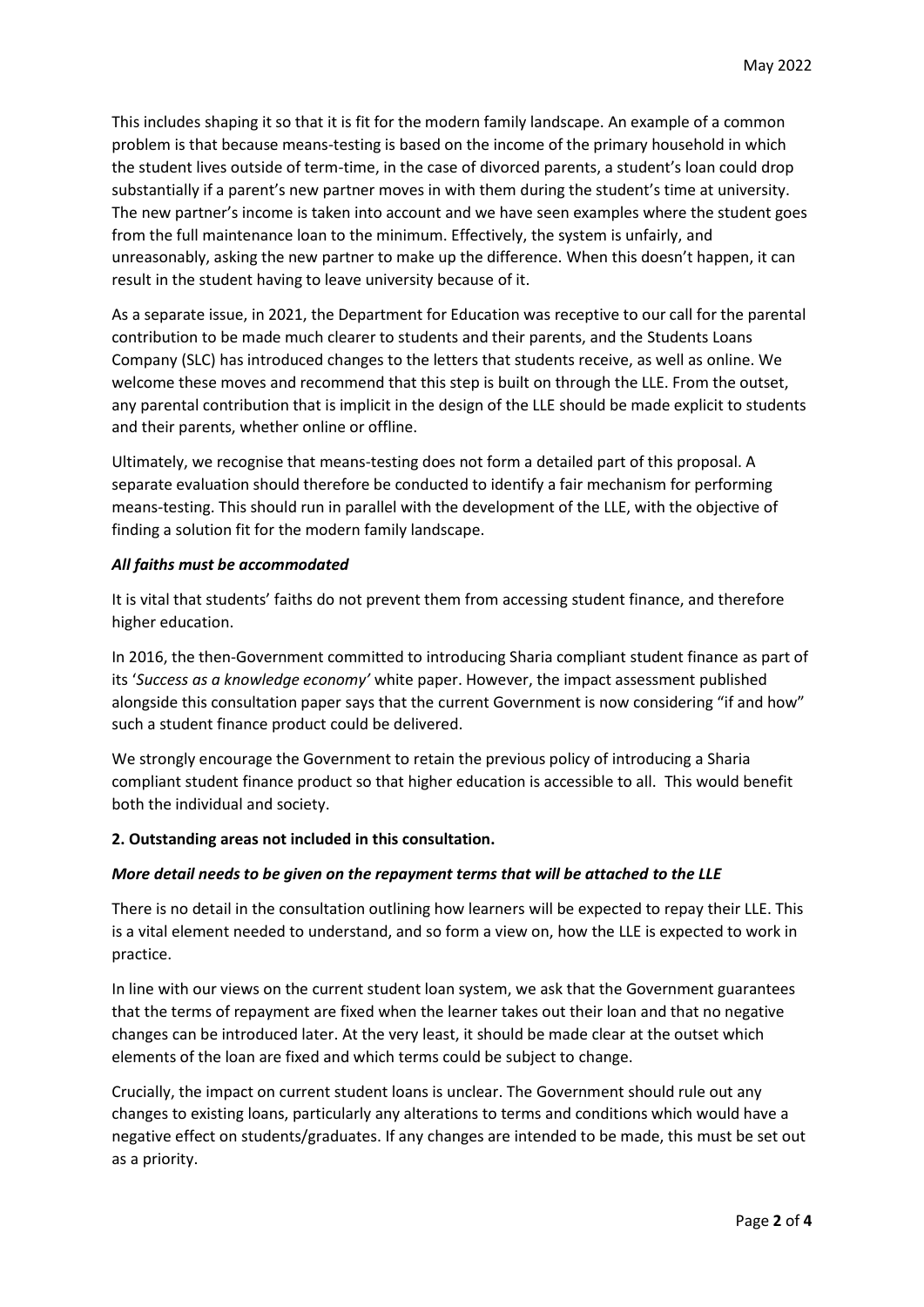## *Clarity is needed about if or how the LLE will affect learners in Wales*

The consultation says that the proposals relate to English education policy only. However, the Welsh Government has previously said that while some elements of education policy are devolved in law, they are not devolved in practice. In particular, as the Welsh Government is not responsible for the mechanics of repayment through the income tax/PAYE system or for imposing duties on employers, it said that any changes to repayment terms brought in for English students *would* affect Welsh students.<sup>1</sup>

As such, we ask for clarity on whether the proposals included in the LLE will have any impact on Welsh students, either directly or indirectly.

## *How the LLE will be communicated to learners still needs to be explained*

There is currently no detail on how the Government intends to communicate these significant changes to learners.

Particularly important elements of the communication strategy include:

- how the Government will explain the repayment system;
- the detail that will be included on repayment statements sent to learners.

We recommend that the current language of 'debt' used to discuss student finance repayments should be replaced by new 'graduate contribution system' terminology. As part of this change, repayment statements should focus on explaining repayments and a predicted total cost, and the 'total debt' figure should be only presented as 'the maximum amount you could ever repay'.

This proposal was supported by Dr Augar in his independent panel report in 2019. Dr Augar agreed that the current statements reinforce misperception, and further noted the 'helpful' work of Martin Lewis and the Russell Group in testing a new statement to emphasise the real amount a student may repay.<sup>2</sup>

We encourage the Government to take note of our work at this early stage of the LLE development process, and build its recommendations in the new system, to ensure that learners are fully informed about the real financial impact that using their LLE may have in the future.

#### *More information is needed on how the value of maintenance loans will be determined*

The consultation asks for input on which learners should be eligible to receive a maintenance loan, but does not explain how the value of that loan will be determined. We have heard time and time again from students that the current amount of maintenance loans is insufficient to meet their costs while at university (though some of this issue is due to the longstanding poor communication of the parental contribution element – which has only very recently been improved).

In some cases, the maintenance loan just about covers the accommodation fees, and this can leave students struggling, even with part-time jobs, help from parents, university grants or maximum loans.

<sup>&</sup>lt;sup>1</sup> For more information, see: Welsh Government, '<u>[Written Statement: Student loan repayment threshold](https://gov.wales/written-statement-student-loan-repayment-threshold)',</u> February 2022.

<sup>2</sup> MoneySavingExpert.com, '[Martin: Student loan statements are dangerous and misleading](https://www.moneysavingexpert.com/news/2019/02/mse-and-the-russell-group-of-universities-begin-testing-a-radica/) – so check out our [redesign](https://www.moneysavingexpert.com/news/2019/02/mse-and-the-russell-group-of-universities-begin-testing-a-radica/)', February 2019.